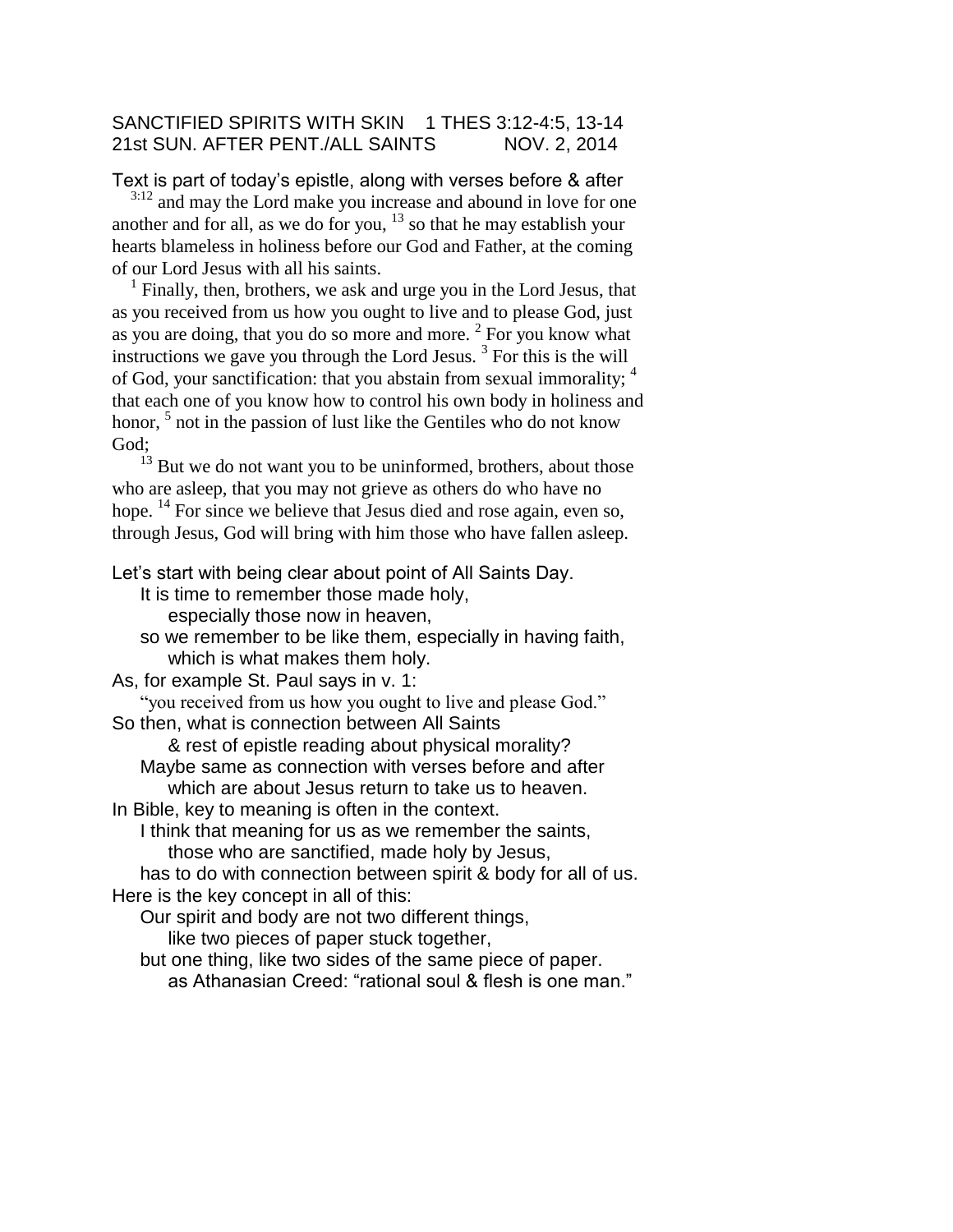#### So Paul writes at end of this letter (5:23):

Now may the God of peace himself sanctify you completely, and may your whole spirit and soul and body be kept blameless at the coming of our Lord Jesus Christ.

# BODIES WITH SPIRITS ARE TO BE SANCTIFIED SPIRITS WITH BODIES ARE SANCTIFIED IN HEAVEN WE ARE SANCTIFIED BY JESUS' DEEDS IN A BODY

# BODIES WITH SPIRITS ARE TO BE SANCTIFIED

 $3$  For this is the will of God, your sanctification: that you abstain from sexual immorality; <sup>4</sup> that each one of you know how to control his own body in holiness and honor, <sup>5</sup> not in the passion of lust like the Gentiles who do not know God;

So, what's with these Gentiles who do not know God? In Paul's day, most accepted Greek philosophy of dualism, people are made of two different things: body & spirit. Spirit is good and important, body is not so much. Similar idea is found in eastern religions, like Hinduism, goal is final freedom from the physical to be purely spiritual. In Greek and Roman world, idea that body didn't matter much led to two opposite philosophies. One was harsh Spartan approach. Don't bother with physical comforts and pleasures, don't worry about pains and hunger, because what happens to the body is not very important. The other extreme was the hedonistic Epicurean approach. Since body doesn't really matter, let it do whatever it feels like with food, drink & sex or whatever. What Paul saw was - like rodents & bugs this time of year that don't just stay outside but try to come inside, these ideas found way into early Christian church and led to various ancient heresies. First about Jesus, that he couldn't be both spiritual & holy God and a physical man at the same time, he must have only appeared to be a man or else been a man that God just came into for a while. But it also distorted ideas of what it means to be a Christian. Some thought way to spiritual holiness was asceticism, harsh treatment of the body for the sake of spirit, Were hermits, wandering beggars, took vow of poverty.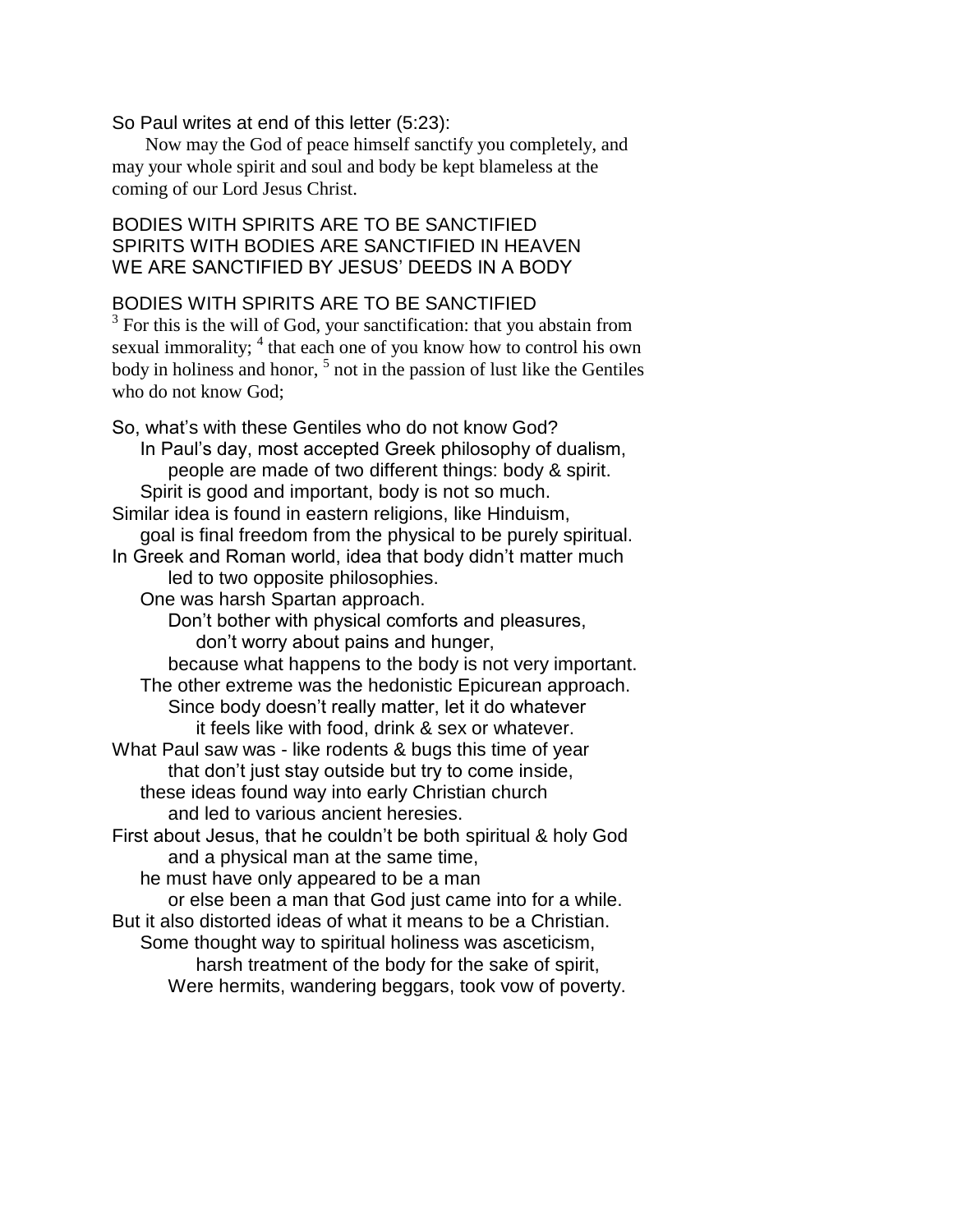Martin Luther bought into this when he first became a monk, thought long times of fasting & work can make more holy. On other hand, others acted as if, since body doesn't matter, Can do whatever you want physically, still be good Christian. Some Corinthians said "All things are permitted for me" because I have been set free by Christ. Paul had to warn the Corinthians against sexual immorality with reminder that our body is a temple of the Holy Spirit. In this letter also, he reminds that sanctification, holiness, includes treating the body as holy to God, not just allowing it to participate in sexual immorality, giving in to passion and lust like pagans, or, could have said, like animals who just follow instincts. but kept under control by power of Holy Spirit living in us. Again, like you can get rid of rodents and they keep trying to come back, same notions about body & spirit are not just ancient ideas but come back around today in new disguises. Again, modern culture acts as if is disconnect between body and spirit. Those whom God gives life in a male or female body may say that doesn't matter. I may have male body but I feel female or vice versa, and so I expect to be treated that way. But body does matter. Like little children who think they can sit in doll chair or shoe box when really their body is too big, we all have to come to realization of what kind of body God has given and what he has made us to be. Even Christians may be tempted to act as if revealing clothing or sexting pictures are no big deal or as if casual hook-ups, other intimacy outside marriage won't have a lasting effect on the core of our being, and don't have anything to do with our relationships with others, including God, But they do. God breathed life into body he formed so body & soul are one being. Be careful with all of it. OT had rules about what could be not be eaten or touched without making one unholy. NT makes clear these laws no longer apply to Christians, but they are reminder that what we do with our body is not disconnected from our spiritual life.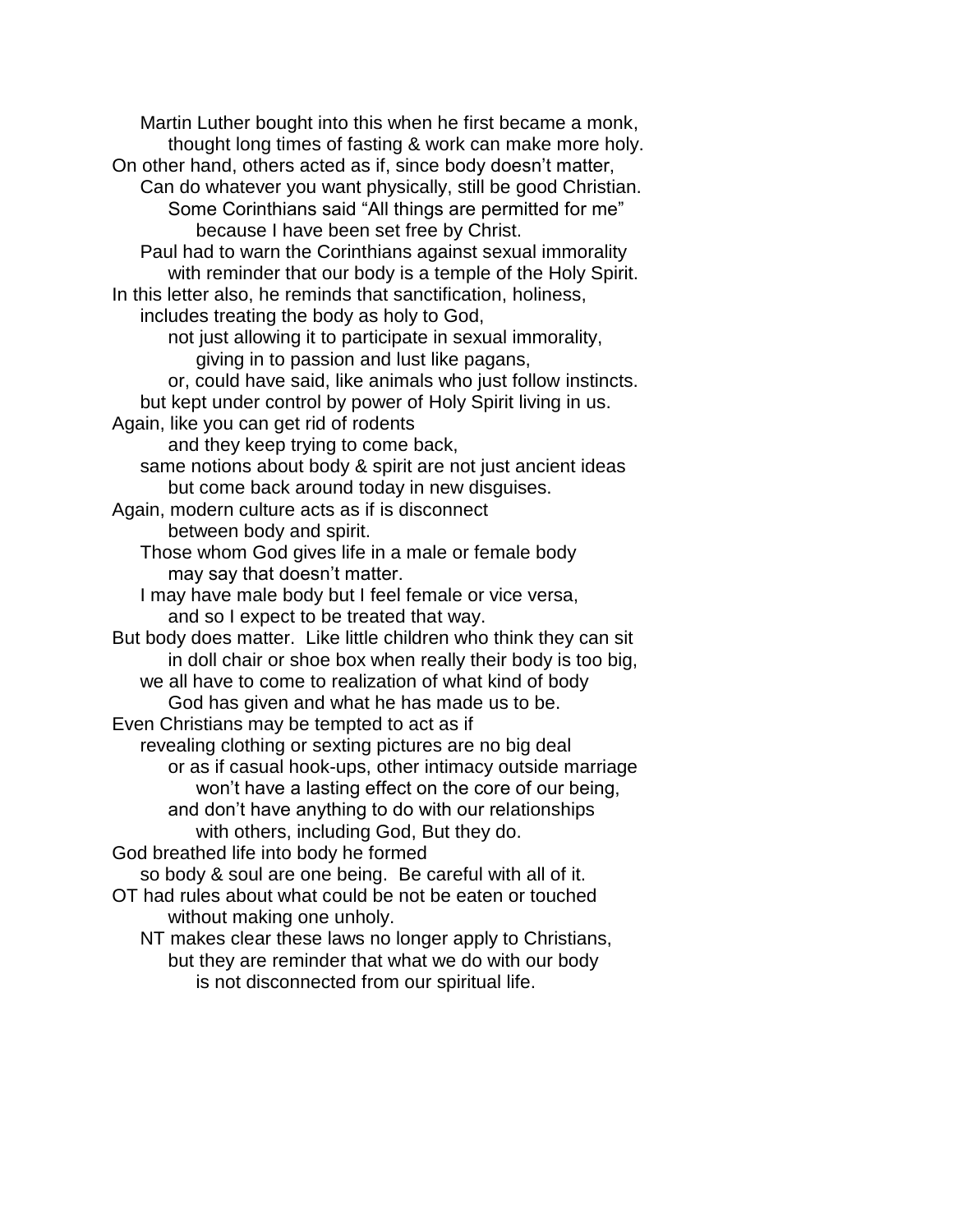Paul in these verses does not get into the importance of healthy eating, exercise, adequate rest, good hygiene, but people have learned from experience that these things are influenced by and have an influence on mental & emotional wellbeing and spiritual life as well. God wants us to treat our bodies as holy,

that is, special, and with a special purpose, Why are bodies so important? because being human is being body & spirit together, not just for now but forever.

# SPIRITS WITH BODIES ARE SANCTIFIED IN HEAVEN

<sup>3:13</sup> [may he] establish your hearts blameless in holiness before our God and Father, at the coming of our Lord Jesus with all his saints.

<sup>4:13</sup> But we do not want you to be uninformed, brothers, about those who are asleep, that you may not grieve as others do who have no hope. <sup>14</sup> For since we believe that Jesus died and rose again, even so, through Jesus, God will bring with him those who have fallen asleep.

God is holy, and no one not holy can survive in his presence. - more about how we get this holy in a little bit but it is a great comfort for us that we will at last see Jesus, and not only that, that we will see those who have died and are now with him.

But what is it we will see?

Some people misunderstand Bible and think people who die turn into angels - spiritual beings without a body.

Even those who know better, still think of them as just spirits sitting on clouds or floating around somewhere.

after all, the body is buried in the ground.

But Bible says those who are in heaven with God have a body, because human life is life with a body.

This is very mysterious & hard for us to understand because heaven is not only outside dimension of this place but outside dimension of this time.

But is not without reason we say in the creed we believe "in the resurrection of the body and the life everlasting."

Here is the connection between sanctification

in what we do with our body now and the saints in heaven. This body is the same one that will be in heaven,

totally remodeled & with dents removed, of course,

but the me here is the me that will be in heaven.

This is why Christian burial customs show respect for the body.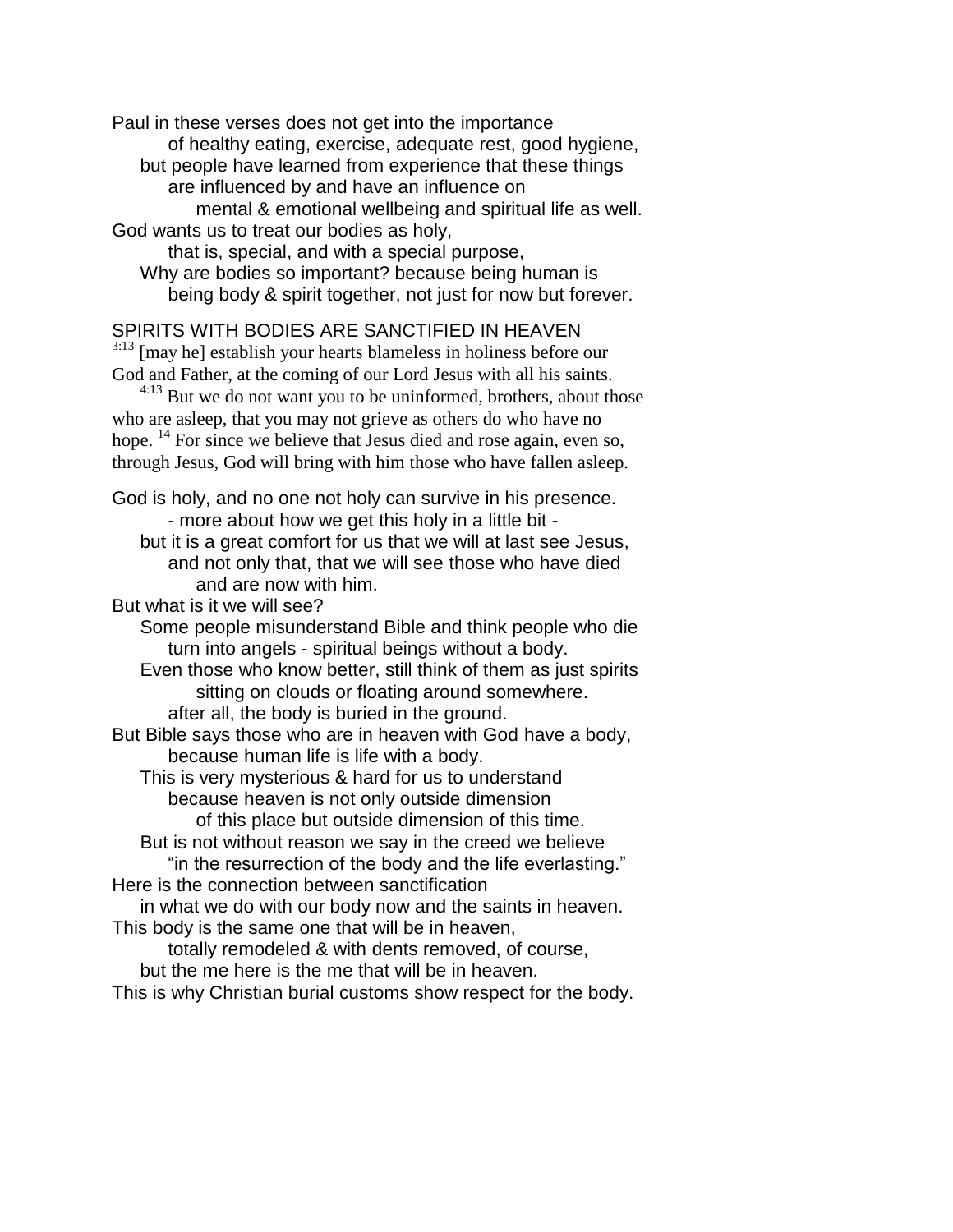It is not just something to just be disposed of as in cultures where it left to be eaten by birds & wild animals, but it is something we lay aside for now with expectation it will be taken up again on last day. This was unthinkable for Greek dualists and eastern religions whose goal is to be free of the body. This is why, when Paul was preaching in Athens, as soon as he mentioned Jesus' resurrection from dead, many turned their backs and walked away. Why would anyone want to get their body back? But Jesus' physical resurrection is essential to the holiness of the saints.

WE ARE SANCTIFIED BY JESUS' DEEDS IN A BODY

<sup>1</sup> Finally, then, brothers, we ask and urge you in the Lord Jesus, that as you received from us how you ought to live and to please God, just as you are doing, that you do so more and more.  $2$  For you know what instructions we gave you through the Lord Jesus.  $14$  For  $\ldots$  we believe that Jesus died and rose again

Notice how often Paul says, "in Jesus" or "through Jesus" Even though sentence can still make sense without them, These are not just incidental like way some people pray, throwing in "Father" or "Jesus" every few words. These references to Jesus are essential to the real meaning. All of this, our holiness in body and spirit here, and our presence with spirit and body in heaven, is connected to what Jesus did with his body. People don't just to go to heaven because that is what happens when people die. and they don't go to heaven because they did a good enough job of acting like saints on earth. People go to heaven only because of Jesus and they please God here on earth only because of Jesus. And it is because Jesus lived and died with a body. As letter to Hebrews says (10:10): we have been sanctified through the offering of the body of Jesus Christ once for all. Jesus saves us from our sins by dying for them in our place. So, we reject the ancient heresies about Jesus. If he wasn't a real human with a body, he couldn't die. At same time, he was genuinely God so his one death was enough to pay for the sins of the whole world.